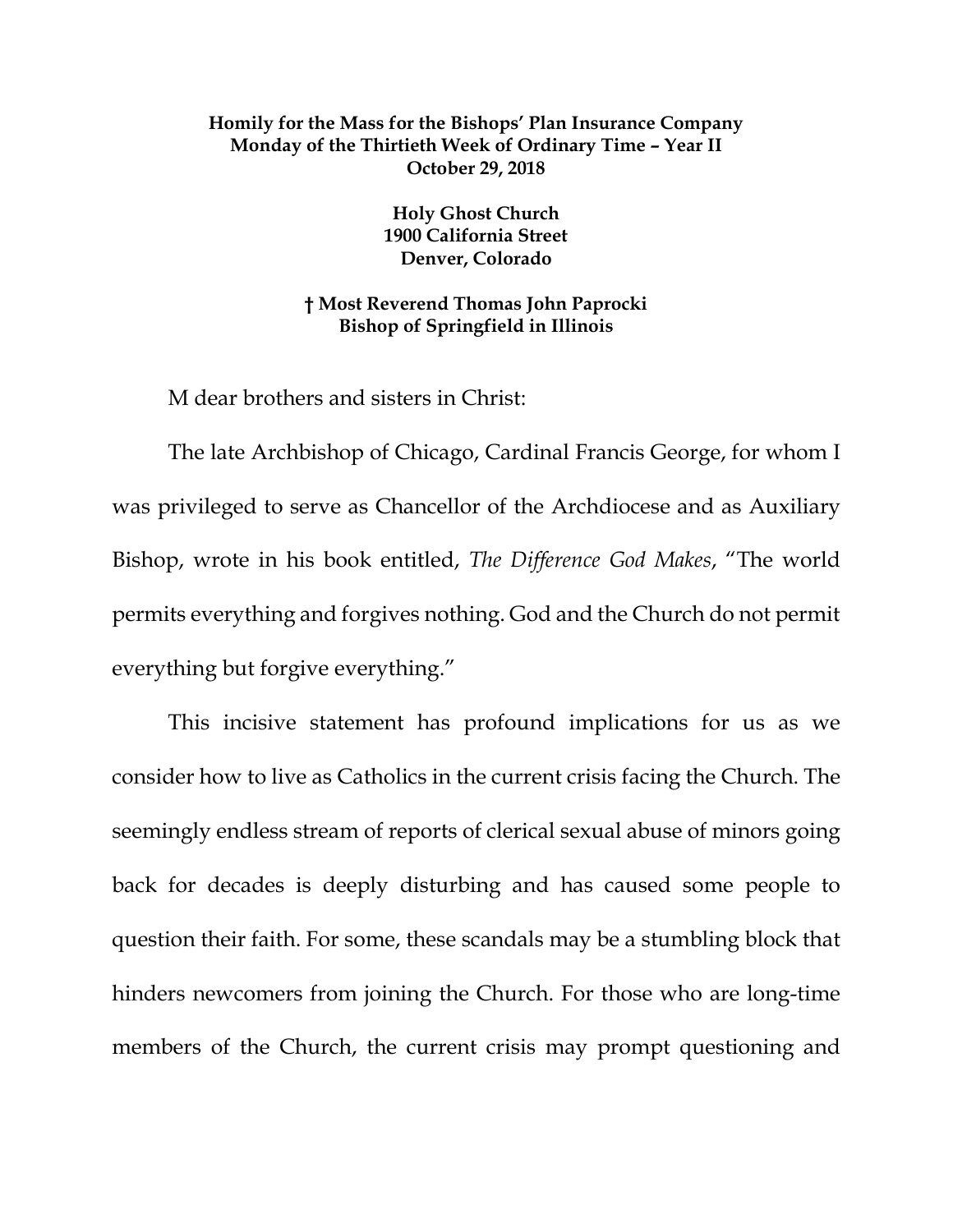doubts about their continued identification with an institution so marred by corruption.

It could be that God has permitted this current crisis as a test of faith, however, the test itself may not be what we initially think it is. The question of how God could permit such evil in the Church is answered rather simply and somewhat easily by citing the freedom that God has given to all human beings to choose between good and evil. He does not want to force our love, but wishes for us to love Him freely. It follows that sin is a logical consequence of this freedom, since the freedom to choose good must also entail the freedom to choose evil.

I would suggest that the greater test of faith may be whether or not we truly believe that "Christ also died for sins once for all, the just for the unjust, so that He might bring us to God" (1 Peter 3:18). For a world that "permits everything and forgives nothing," it is difficult to believe that anyone could possibly forgive those who commit such heinous crimes and serious sins as the sexual abuse of minors.

Yes, we have this general understanding that Jesus came to forgive our sins and gave us the Church as the means of our salvation. We have no problem believing that God forgives our lesser faults, such as saying nasty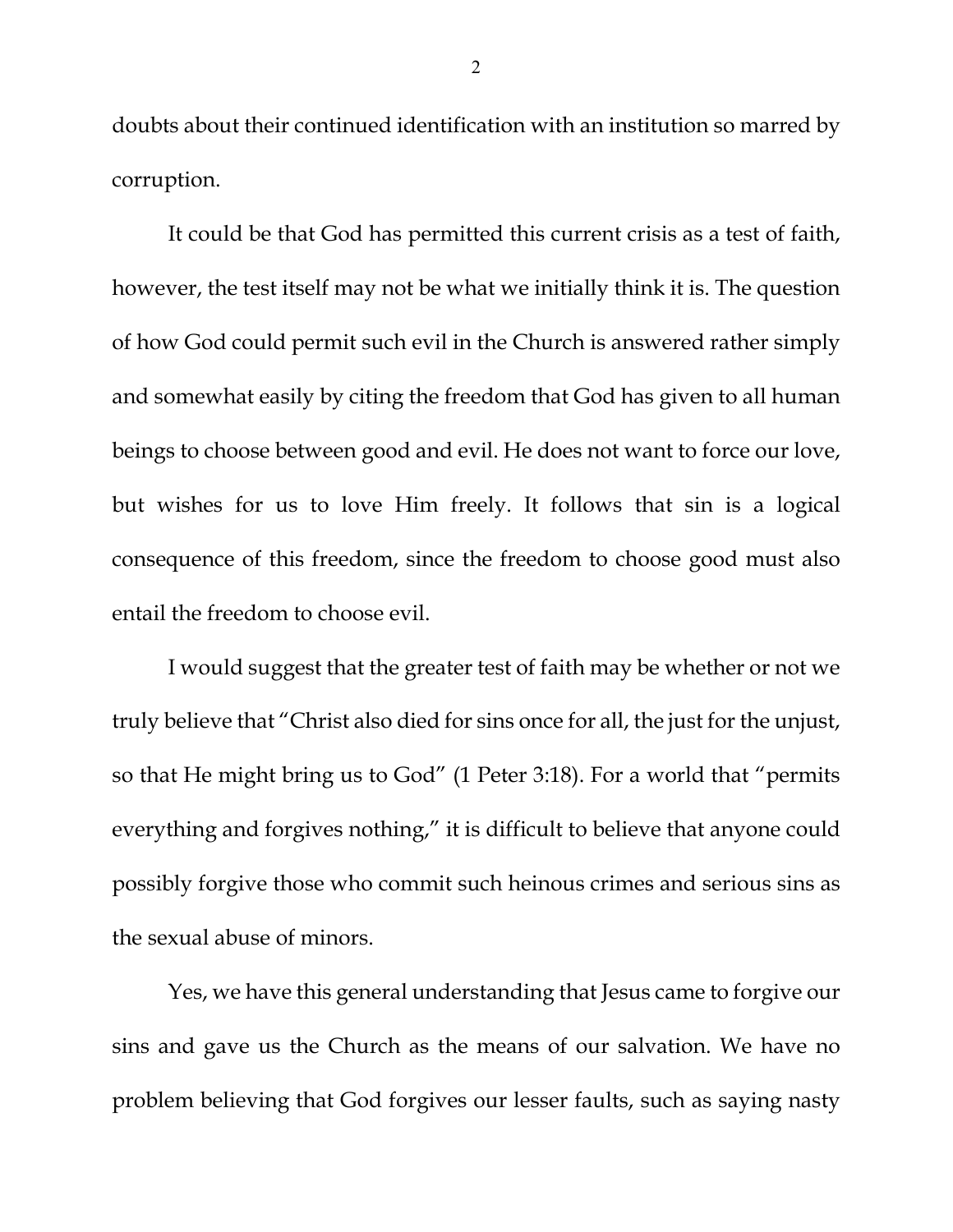things to others, treating people rudely, and not saying our daily prayers. But does God really forgive murderers, thieves, drug abusers, adulterers, fornicators and even perpetrators who sexually abuse children? The answer, hard to believe, is yes, if they repent and beg for His mercy.

In fact, God not only forgives grave sins, but expects us to do the same. Immediately after teaching His disciples the prayer that we now call the "Our Father," Jesus added, "If you forgive others their transgressions, your heavenly Father will forgive you. But if you do not forgive others, neither will your Father forgive your transgressions" (Matthew 6:14-15). This teaching of our Lord is repeated in Saint Paul's Letter to the Ephesians, which we heard in our first reading: "Brothers and sisters: Be kind to one another, compassionate, forgiving one another as God has forgiven you in Christ" (Ephesians 4:32).

In reminding ourselves of this teaching, I am not saying that perpetrators of serious sins that are also crimes should not be punished. Neither was Saint Paul saying this, for in the very next paragraph he says, "Immorality or any impurity or greed must not even be mentioned among you, as is fitting among holy ones . . . Be sure of this, that no immoral or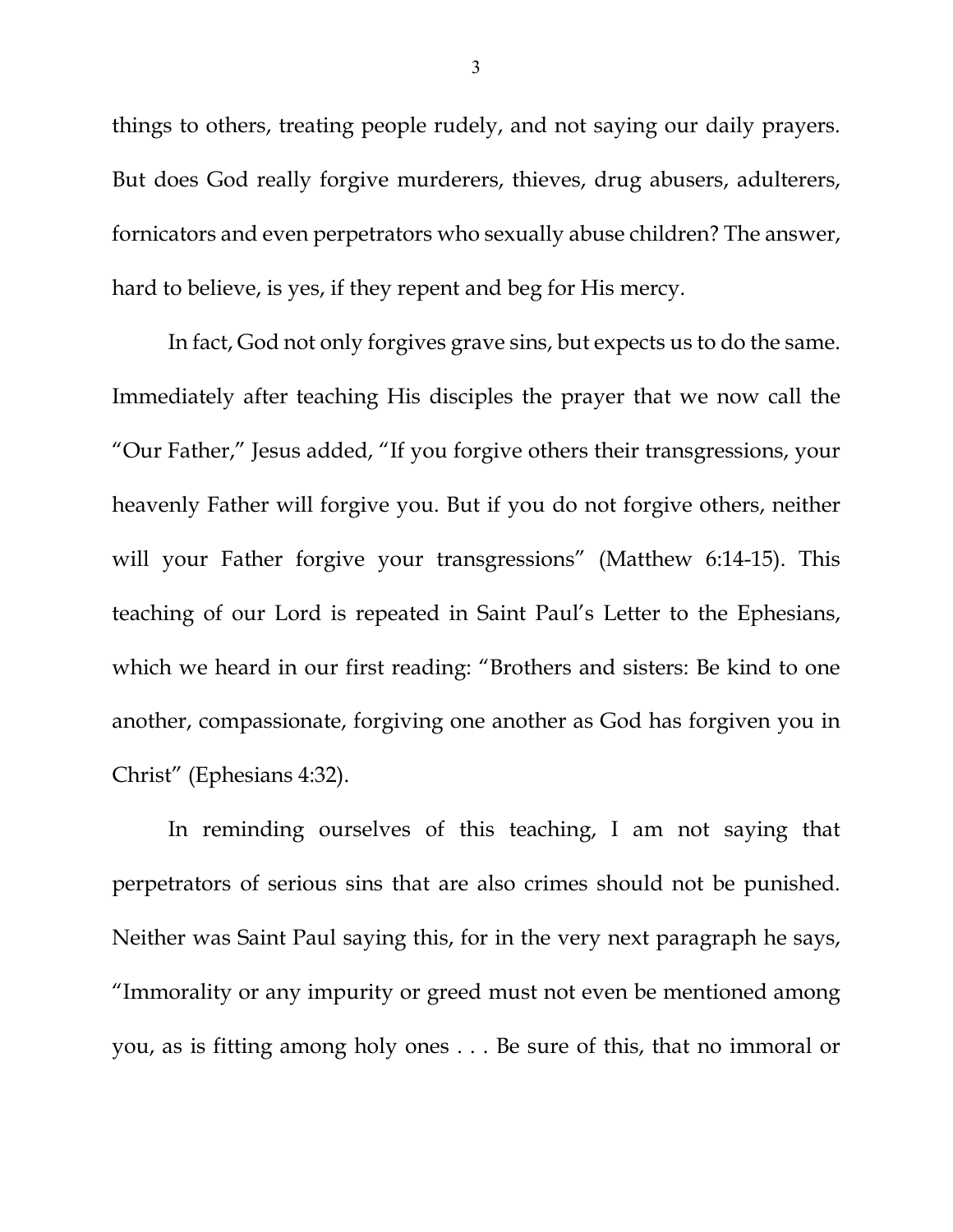impure or greedy person, that is, an idolater, has any inheritance in the Kingdom of Christ and of God" (Ephesians 5: 3, 5).

In this regard, Pope St. John Paul II in 2002 clearly and emphatically declared, "People need to know that there is no place in the priesthood and religious life for those who would harm the young." Taking their cue from the Holy Father, in 2002 the Catholic Bishops of the United States adopted a "zero tolerance" policy for clergy who sexually abuse children. The *Essential Norms* that the accompany the *Charter for the Protection of Children and Young People* states, "When even a single act of sexual abuse by a priest or deacon is admitted or is established after an appropriate process in accord with canon law, the offending priest or deacon will be removed permanently from ecclesiastical ministry, not excluding dismissal from the clerical state, if the case so warrants" (Essential Norms, n. 6). This norm remains in effect.

So how does zero tolerance square with mercy and forgiveness? Is God the Just Judge or God the Merciful Father? The Catholic answer to such a question, of course, is not either/or, but both. These attributes of God are not contradictory, inconsistent or incompatible. God is all merciful as well as all just. It may be difficult for us from our human perspective to understand how that can be, but God does not have to diminish one of His attributes in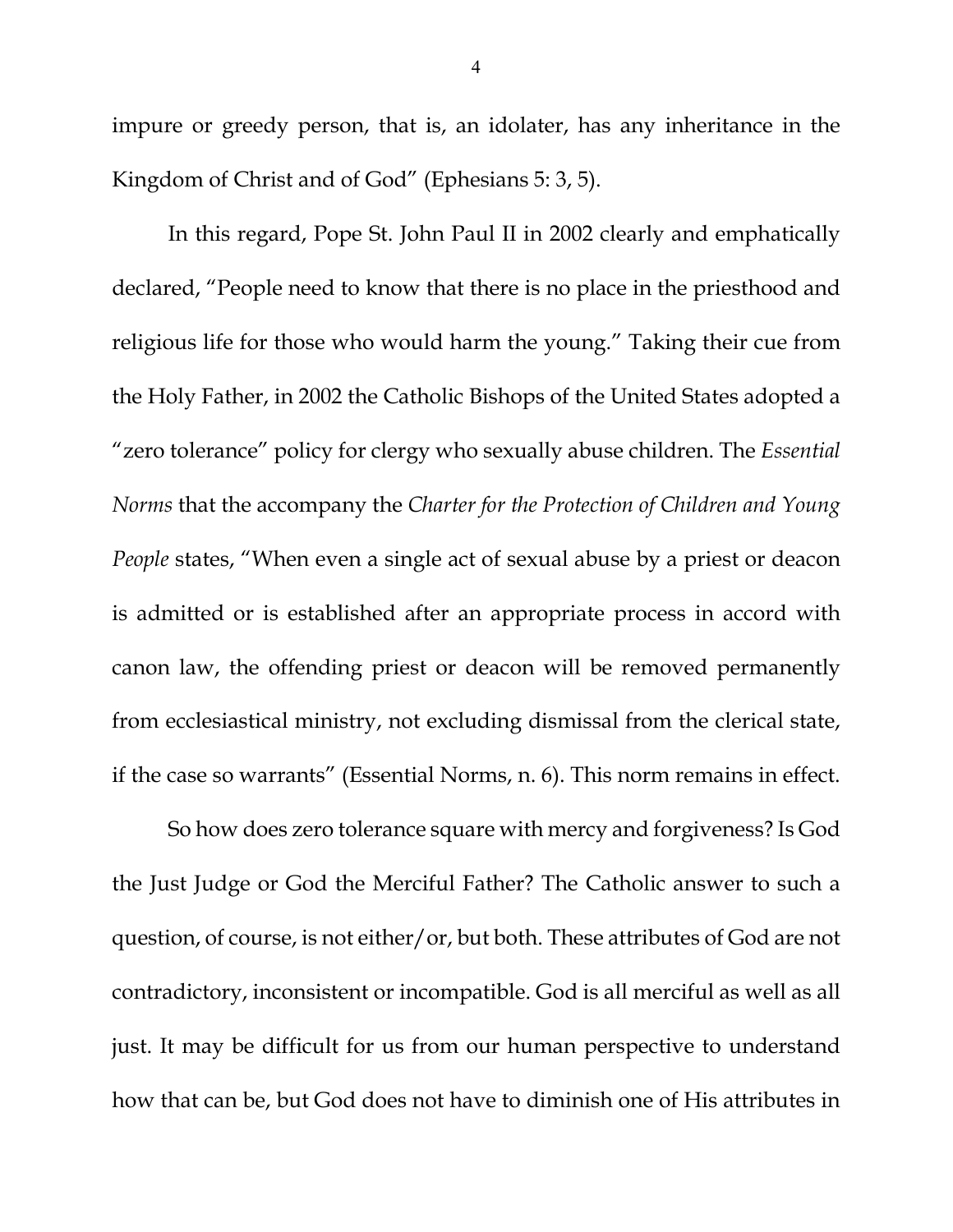order to manifest another. Just as Jesus is true God and true man without either nature canceling or detracting from the other, God is always merciful and always just.

This is described eloquently in Psalm 89, where God says, "If they fail to observe my statutes, do not keep my commandments, I will punish their crime with a rod and their guilt with blows. But I will not take my mercy from him, nor will I betray my bond of faithfulness" (Psalm 89:32-34). Parents can see this in their relationship with their children: at times parents must correct their children and punish them, but they do not stop loving them. In fact, parents correct their children precisely because they love them. So does God our Father love us, correct us, and call us to repentance and conversion, as He asks us all to do the same with each other.

When these stories of scandal first broke a few weeks ago, I gave several media interviews to reporters inquiring about these matters. One reporter asked what I would say to people whose faith in the institution of the Church has been shaken by these scandals. I answered by saying that, ultimately, we are not called to put our faith in an institution; we are called to put our faith in Jesus Christ. Our Lord gave us the Church as a means to help us to get to heaven, but the Church is not an end in itself. Our Lord also